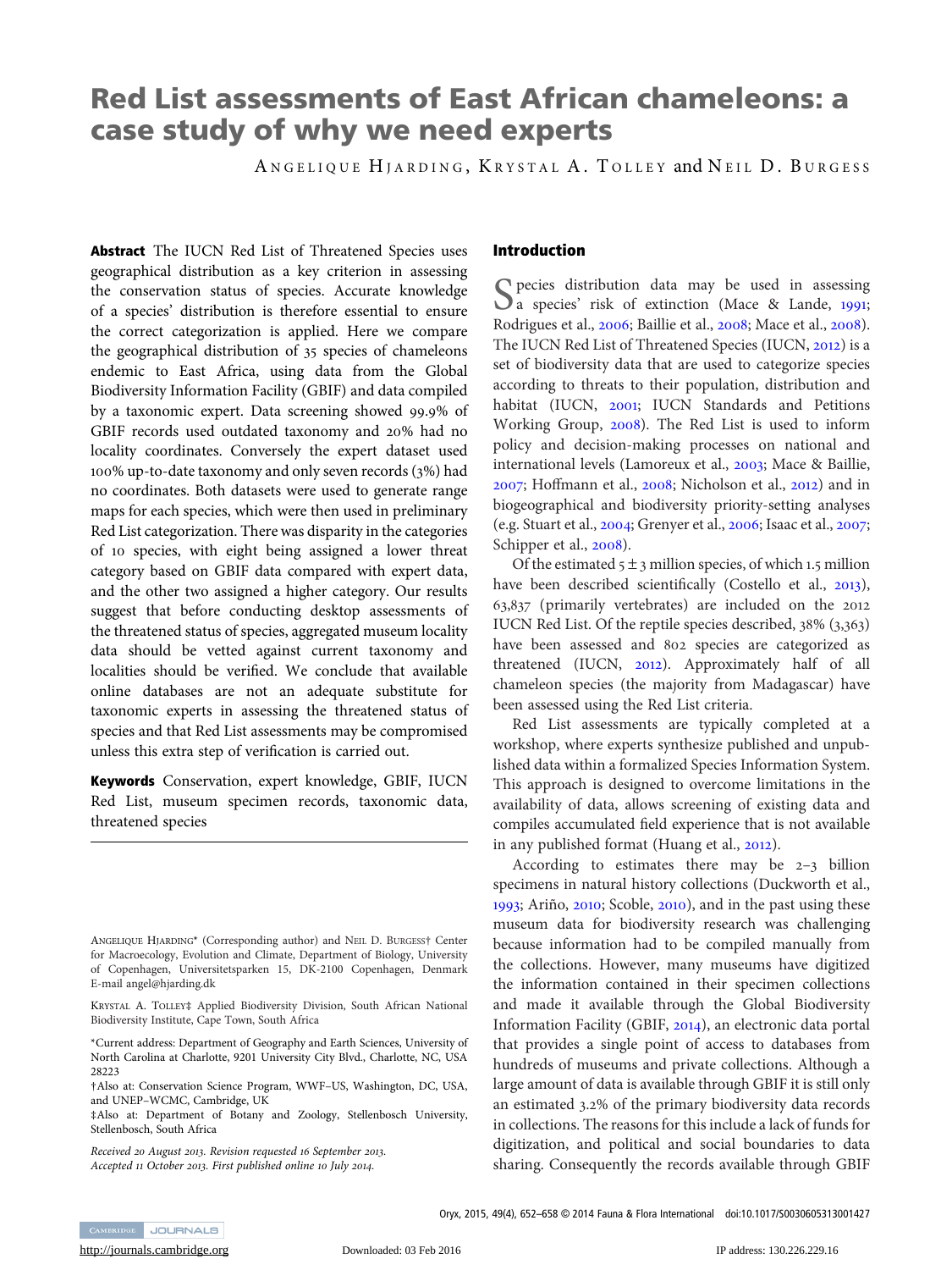

FIG. 1 Location of records of endemic East African chameleon species according to the expert (254 records) and GBIF (172 records) datasets. The rectangle on the inset indicates the location of the main map in Africa.

tend to be from larger institutions, mostly in the developed world.

The museum specimen data in GBIF have good temporal and geographical coverage (Boakes et al., [2010](#page-5-0)), and questionable records can be checked and details verified against the actual specimens. These data therefore have potential to support both biogeographical analyses and conservation decision-making but problems may arise as a result of inaccurate identification of specimens, outdated taxonomy, incorrect localities and poor transcribing of data from specimen labels into computerized systems (Ponder et al., [2001](#page-6-0); Ariño, [2010](#page-5-0); Newbold, [2010](#page-6-0)).

GBIF data are increasingly being used in studies of species richness and endemism (Foley et al., [2008](#page-5-0); Désamoré et al., [2012](#page-5-0); Ramirez-Villegas et al., [2012](#page-6-0)) and as presence data in species distribution modelling (Costa et al., [2010](#page-5-0); Edvardsen et al., [2011](#page-5-0); Vidal-Garcia & Serio-Silva, [2011](#page-6-0); Willis et al., [2012](#page-6-0)) but are not yet being used in Red List assessment workshops for animals, although herbarium records and databases such as Tropicos ([2014](#page-6-0)) are used for Red List assessments of plants (Willis et al., [2003](#page-6-0); Raimondo, [2009](#page-6-0); Rivers et al., [2011](#page-6-0)).

Here we compare basic data quality attributes for 35 chameleon species endemic to Kenya and Tanzania (Fig. 1),

using a GBIF dataset and expert data compiled from museum records, field research records and literature. Both datasets are then used to estimate the Extent of Occurrence (EOO, the area that encompasses all known occurrences) and Area of Occupancy (AOO, the area within the EOO that contains suitable habitat), which are the standard measures of distribution used in Red List assessments. The estimated EOO and AOO from each dataset are then used as the sole inputs to a hypothetical IUCN Red List assessment process, to compare similarities and differences in Red List categorization using each dataset. The full Red List assessment process would use a more complete set of data than range size but our aim was to illustrate differences that can arise when using different data sources.

#### Methods

We compiled a list of endemic chameleon species in Kenya and Tanzania, which was cross-checked by members of the IUCN Chameleon Specialist Group. Species assignments followed the most recent accepted taxonomy (Tilbury, [2010](#page-6-0)).

From this list a sample of 35 species was selected based on data availability. We created two datasets for the sample, one with expert data compiled and vetted by chameleon expert Colin Tilbury and the other with raw data obtained through GBIF. The expert dataset comprised 263 records assembled for the production of an atlas of African chameleons (Tilbury, [2010](#page-6-0)), which were sourced from museums, peerreviewed literature and unpublished field observations. The quality of locality information was checked by the expert and taxonomic data were updated. The second dataset comprised 2,304 museum records sourced from the GBIF data portal, using a query for records of chameleons in Kenya and Tanzania, which were then filtered to include only endemic species. These records were from six museums: Harvard Museum of Comparative Zoology, USA; Smithsonian Institution, USA; Ditsong Museum, South Africa; Bishop Museum, USA; Los Angeles County Museum of Natural History, USA; and California Academy of Sciences, USA. The expert dataset included data from 11 museums. The only museum included in both datasets was Ditsong Museum ([Table](#page-2-0) 1).

Records from both datasets were cleaned according to criteria described in Chapman ([2005](#page-5-0)), which included the removal of all records without geographical coordinates, all duplicate records and all specimens not identified to the species level. Scientific names were standardized against the currently accepted taxonomy [\(Table](#page-2-0) 2) and coordinates were checked in ArcGIS v. 10.1 (ESRI, Redlands, USA), with the removal of obvious outlier data points. Following this cleaning process 254 expert records (93.3% of the original

Oryx, 2015, 49(4), 652–658 © 2014 Fauna & Flora International doi:10.1017/S0030605313001427CAMBRIDGE JOURNALS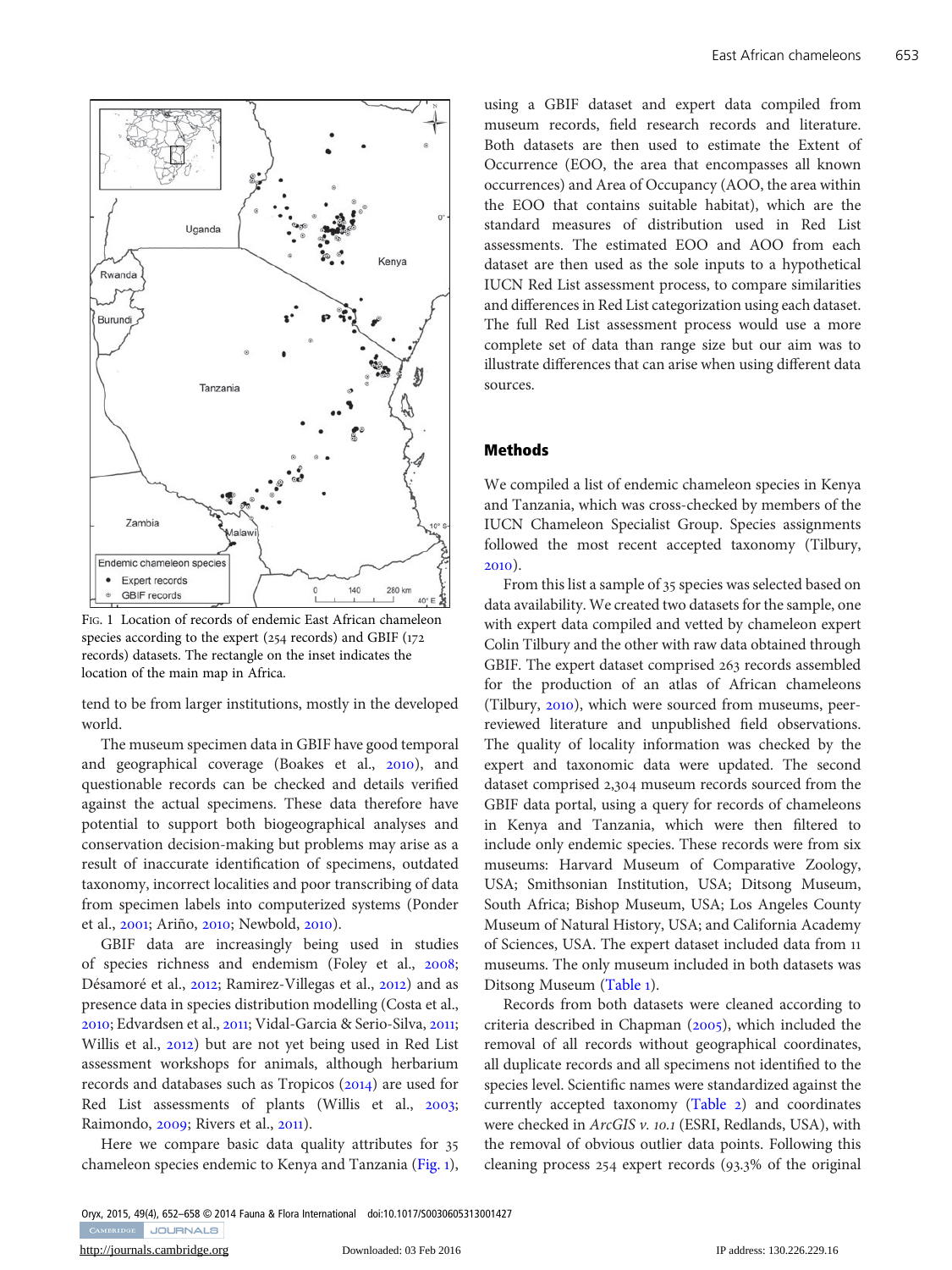|                                                         | Dataset |      |  |
|---------------------------------------------------------|---------|------|--|
| Museum                                                  | Expert  | GBIF |  |
| Afrika Museum, The Netherlands                          | x       |      |  |
| American Museum of Natural History, USA                 | X       |      |  |
| Bishop Museum, USA                                      |         | X    |  |
| British Museum of Natural History, UK                   | x       |      |  |
| Brussels Museum of Natural Sciences, Belgium            | x       |      |  |
| California Academy of Sciences, USA                     |         | X    |  |
| Ditsong Museum, South Africa                            | x       | X    |  |
| Los Angeles County Museum of Natural History, USA       |         | X    |  |
| Museum für Naturkunde, Germany                          | x       |      |  |
| Museum of Comparative Zoology (Harvard University), USA |         | X    |  |
| Naturhistorisches Museum Wien, Austria                  | x       |      |  |
| Smithsonian Institution, USA                            |         | X    |  |
| South African Museum, South Africa                      | x       |      |  |
| Trento Museum of Natural Sciences, Italy                | x       |      |  |
| University of Dar es Salaam, Tanzania                   | X       |      |  |
| Zoological Research Museum Alexander Koenig, Germany    | x       |      |  |

<span id="page-2-0"></span>TABLE 1 Museums from which locality records for East African chameleons were obtained for the expert and GBIF datasets.

TABLE 2 Data quality and data cleaning requirements for the expert and GBIF databases, with numbers of records of raw data, cleaned data, requiring taxonomic update, for Chamaeleo species, with no geographical coordinates, and with no locality listed. Total cleaned data were the records used in the analysis.

|             | Total<br>raw | Total<br>cleaned | Requiring<br>taxonomic<br>update | $Chamaeleo*$<br>sp. | No<br>geographical<br>coordinates | No<br>locality<br>listed |
|-------------|--------------|------------------|----------------------------------|---------------------|-----------------------------------|--------------------------|
| Expert      | 263          | 254              |                                  |                     |                                   |                          |
| <b>GBIF</b> | 2304         | 172              | 2302                             | 67                  | 478                               | 833                      |

\*Many species in this genus have been reassigned to Kinyongia and Trioceros, but these changes are not reflected in the GBIF dataset.

expert dataset) and 172 GBIF records (7.5% of the original GBIF dataset) were retained for further analysis.

Once cleaned, distribution records for every species in each dataset were imported into ArcGIS, which was used to estimate the EOO and AOO. The EOO was estimated by creating convex hull polygons, using the point data records, to represent the potential habitat range for each species. The AOO was estimated using the guidelines provided by the IUCN Standards and Petitions Working Group ([2008](#page-5-0)), using Jenness repeating shapes (Jenness,  $2012$ ) to create a fishnet grid of  $4-km<sup>2</sup>$  hexagons. This is the scale recommended by the IUCN. The majority of the records did not have a precision estimate nor did they indicate the datum used when recording the locality coordinates. For mapping purposes it was assumed that WGS 84 was used as it is the default datum used in global positioning systems.

Criterion B of the Red List Categories and Criteria version 3.1 (geographical range in the form of EOO or AOO; IUCN, [2001](#page-5-0)) was applied to the calculated EOO/AOO for each species and used to categorize species as Critically Endangered, Endangered or Vulnerable. If there were not at least three locality records, which are required to estimate EOO, the taxon was categorized as Data Deficient. No other criteria (e.g. fragmentation, number of locations, decline in habitat) were considered.

## Results

Almost all of the records (99.9%) in the GBIF dataset had taxonomy that did not match the species in our checklist, principally because the records accessed through GBIF were not updated to generic-level reassignments made within Chamaeleonidae during 2006–2013. In the GBIF dataset 478 of the records (21%) had no geographical coordinates, whereas only seven records (3%) in the expert dataset lacked coordinates. In addition, 833 records (36%) in the GBIF dataset had no locality name, whereas all records in the expert dataset had a locality name. Records without locality but with coordinates were used in the analysis but it was not possible to verify the accuracy of these records.

Some records for Fischer's chameleon Kinyongia fischeri, Von Hohnel's chameleon Trioceros hoehnelii and Jackson's chameleon Trioceros jacksonii in the GBIF dataset were regarded as outliers because they were far outside known

Oryx, 2015, 49(4), 652–658 © 2014 Fauna & Flora International doi:10.1017/S0030605313001427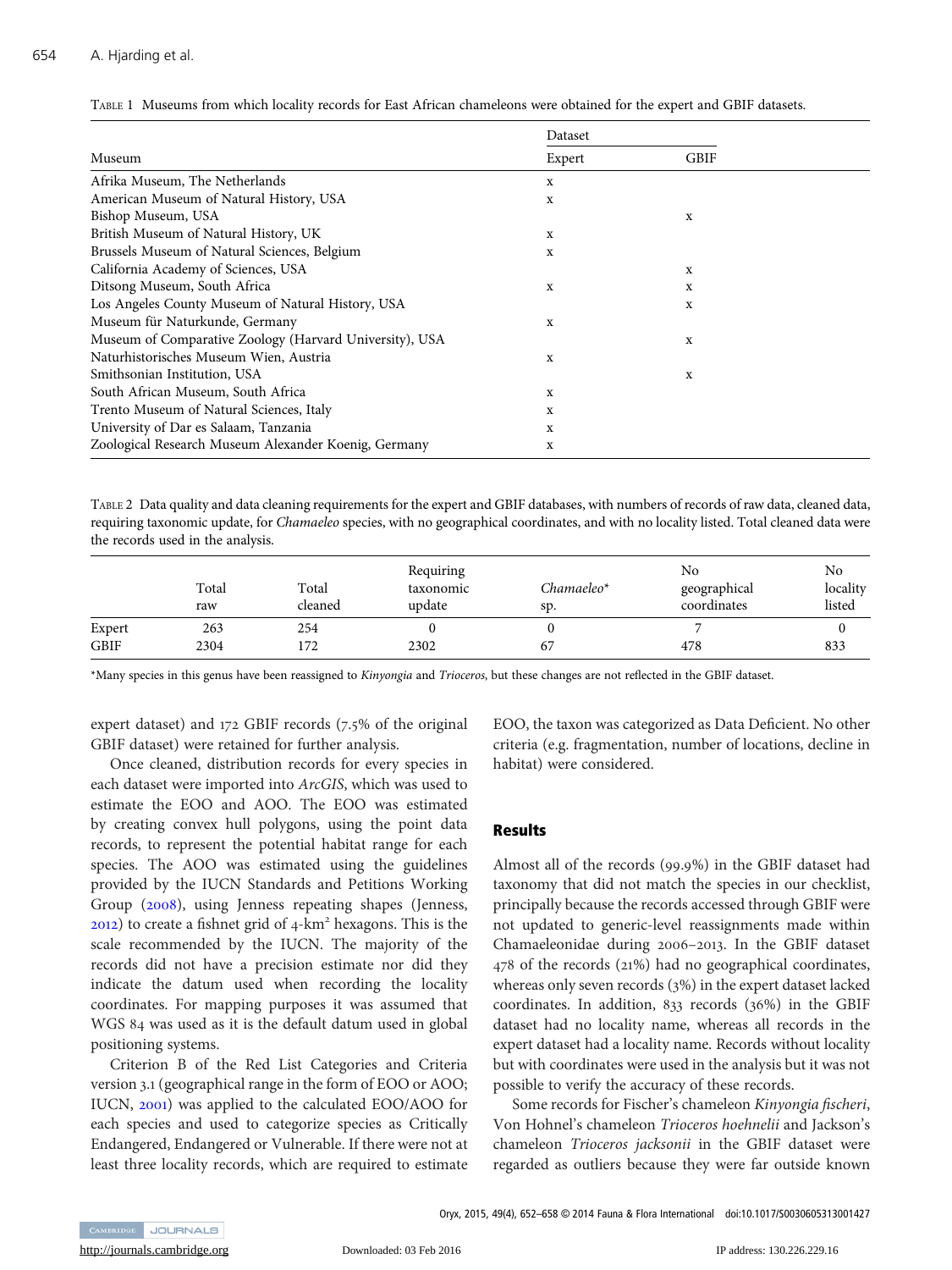| Species                   | Expert EOO $(km^2)$ | GBIF EOO $(km^2)$ | Overlap $(km^2)$ | % overlap Expert | % overlap GBIF |
|---------------------------|---------------------|-------------------|------------------|------------------|----------------|
|                           |                     |                   |                  |                  |                |
| Kinyongia excubitor       | 1,734               | 178               | $\Omega$         | $\theta$         | $\Omega$       |
| Kinyongia fischeri        | 52                  | 11,934            | 41               | 80               | 0              |
| K. fischeri (no outlier)  | 52                  | 1,676             | $\Omega$         | $\theta$         | 0              |
| Kinyongia matschiei       | 124                 | 266               | 15               | 12               | 6              |
| Kinyongia tavetana        | 22,512              | 10,825            | 7,732            | 34               | 71             |
| Trioceros deremensis      | 14,260              | 14,909            | 13,080           | 92               | 88             |
| Trioceros goetzei         | 38,091              | 14,732            | 14,731           | 39               | 100            |
| Trioceros hoehnelii       | 50,467              | 116,134           | 38,589           | 76               | 33             |
| T. hoehnelii (no outlier) | 50,467              | 51,978            | 38,355           | 76               | 74             |
| Trioceros jacksonii       | 58,632              | 995,151           | 58,632           | 100              | 6              |
| T. jacksonii (no outlier) | 58,632              | 182,998           | 58,632           | 100              | 32             |
| Trioceros tempeli         | 10,390              | 11,707            | 6,894            | 66               | 59             |
| Trioceros werneri         | 40,516              | 7,890             | 5,769            | 14               | 73             |

TABLE 3 Extent of occurrence (EOO) calculated using expert and GBIF datasets, area of overlap between the databases, and percentage overlap for each database, for 10 species of East African chameleon.



FIG. 2 Extent of occurrence (EOO) of Kinyongia fischeri in Tanzania, calculated using expert and GBIF datasets.

distributions. For K. fischeri the suspected outlier was 221 km from the nearest record in the expert dataset and 160 km from the nearest record in the GBIF dataset. There was 48 km between the nearest points in the GBIF and expert datasets (Fig. 2). In the GBIF dataset one record for T. hoehnelii was 218 km from other T. hoehnelii records and one record for T. jacksonii was 1,097 km from other T. jacksonii records. These two records probably resulted from misidentification.

In the expert dataset there were sufficient distribution records to estimate the EOO for 26 species and the AOO for 34 species (Table 3). The EOO could not be estimated for Kinyongia magomberae, K. uluguruensis, K. vanheygeni, K. vosseleri, Rhampholeon acuminatus, R. beraduccii, Trioceros marsabitensis, T. narraioca and T. ntunte because there were only one or two records for these species. In the GBIF dataset there were sufficient data to estimate the EOO for 10 species and the AOO for 19 species.



FIG. 3 EOO of Kinyongia excubitor in Kenya, calculated using expert and GBIF datasets.

The EOO for each species had varying degrees of overlap between the two datasets. For 10 of the 35 species there were overlaps in the ranges calculated using the GBIF and expert datasets (Table 3), with T. deremensis, T. tempeli and T. hoehnelii overlapping by  $> 50\%$ . For the remaining species there were large differences in the ranges calculated using the expert and GBIF datasets, which resulted in overlaps of  $\leq$  50% and in some cases 0%. When outliers were removed there were no range overlaps between the datasets for K. fischeri (Fig. 2) and K. excubitor (Fig. 3). The range for T. goetzei calculated using data from GBIF was located 100% within the range calculated using the expert dataset. The range for T. jacksonii calculated using the expert dataset was located 100% within the range calculated using the GBIF dataset.

Using the expert dataset 34 of the species were assigned a threat category, with only T. ntunte categorized as Data Deficient, whereas using the GBIF dataset 16 species (46%)

Oryx, 2015, 49(4), 652–658 © 2014 Fauna & Flora International doi:10.1017/S0030605313001427CAMBRIDGE JOURNALS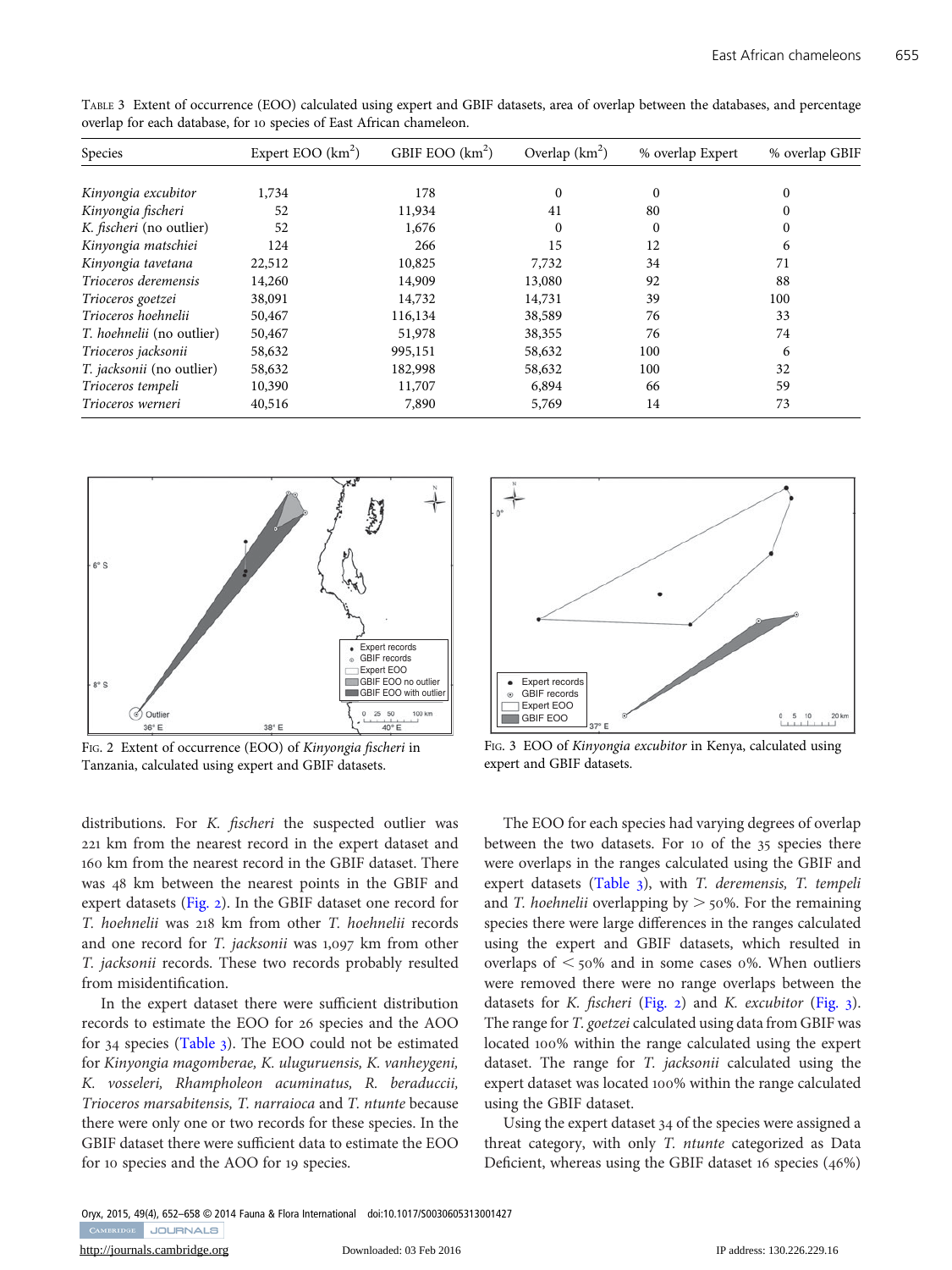TABLE 4 Potential IUCN Red List categories that might be assigned to East African chameleon species, based on assessments using expert and GBIF datasets.

| Species                    | Expert* | GBIF* |
|----------------------------|---------|-------|
| Kinyongia asheorum         | CR      | DD    |
| Kinyongia boehmei          | CR      | DD    |
| Kinyongia excubitor        | EN      | EN    |
| Kinyongia fischeri         | CR      | EN    |
| Kinyongia magomberae       | CR      | DD    |
| Kinyongia matschiei        | EN      | EN    |
| Kinyongia multituberculata | EN      | CR    |
| Kinyongia oxyrhina         | EN      | CR    |
| Kinyongia tavetana         | EN      | EN    |
| Kinyongia tenuis           | EN      | CR    |
| Kinyongia uluguruensis     | CR      | CR    |
| Kinyongia uthmoelleri      | EN      | DD    |
| Kinyongia vanheygeni       | CR      | DD    |
| Kinyongia vosseleri        | CR      | CR    |
| Rhampholeon acuminatus     | CR      | DD    |
| Rhampholeon beraduccii     | CR      | DD    |
| Rhampholeon moyeri         | EN      | DD    |
| Rhampholeon spinosus       | EN      | CR    |
| Rhampholeon temporalis     | EN      | DD    |
| Rhampholeon uluguruensis   | EN      | DD    |
| Rhampholeon viridis        | EN      | DD    |
| Trioceros deremensis       | EN      | CR    |
| Trioceros fuelleborni      | EN      | CR    |
| Trioceros goetzei          | EN      | EN    |
| Trioceros hoehnelii        | EN      | EN    |
| Trioceros incornutus       | EN      | CR    |
| Trioceros jacksonii        | EN      | EN    |
| Trioceros laterispinis     | EN      | DD    |
| Trioceros marsabitensis    | CR      | DD    |
| Trioceros narraioca        | CR      | DD    |
| Trioceros ntunte           | DD      | DD    |
| Trioceros schubotzi        | CR      | DD    |
| Trioceros sternfeldi       | EN      | CR    |
| Trioceros tempeli          | EN      | EN    |
| Trioceros werneri          | EN      | EN    |

\*CR, Critically Endangered; EN, Endangered; VU, Vulnerable; DD, Data Deficient

were categorized as Data Deficient. None of the species were categorized as Vulnerable, Near Threatened or Least Concern as all ranges were smaller than the minimum areas required for these categories.

The differences in geographical data for species in the two datasets resulted in some disparity in the Red List threat category assignments (Table 4). Only 10 (29%) species had sufficiently similar EOO/AOO to be assigned the same Red List category for both datasets. For eight species the differences in the EOO/AOO between the datasets placed them in different threat categories under the Red List system, assuming additional criteria were met. Using the expert dataset these species would be categorized as Endangered, whereas using the GBIF dataset they would be categorized as Critically Endangered.

#### **Discussion**

These results show that distribution data for endemic East African chameleons vary substantially between expert and GBIF data sources, and this disparity would result in species being assigned to different IUCN Red List threat categories based on Criterion B. Less than 30% of the comparisons produced congruent results, with highly variable amounts of overlap between the ranges estimated using our two datasets.

Our results show that the quality of the raw GBIF dataset for East African chameleons is insufficient for direct use in assessments of IUCN threat status. There were two principal problems with the GBIF data. Firstly, most of the records obtained through GBIF used outdated taxonomy and did not reflect the numerous reassignments that have been made at the genus level. Secondly, 833 (36%) of the GBIF records had no locality listed. Without expert review it is impossible to know if a locality record is correct.

Before being suitable for use in a Red List assessment, GBIF data will require basic geographical analysis such as checking for incorrect locality records and taxonomic updates. In comparison, our expert dataset was essentially ready for use in an IUCN Red-listing task. The perceived added value from including a large number of specimen records in the GBIF database was marginal because of the poor quality of the specimen records. Two other studies evaluating the fitness-for-use of GBIF data confirm that these problems also exist for other taxa, on a regional and global scale (Gaiji et al., [2013](#page-5-0); Otegui et al., [2013](#page-6-0)).

The taxonomic shortcomings that we identified in the GBIF data are being addressed; for example taxonstand draws on a standardized database of plant names, and updates taxonomy automatically within the R environment (Cayuela et al., [2012](#page-5-0)). Until additional resources are available to automate this process locality records should be vetted against current taxonomy and, if possible, verified by taxonomic experts. Following agreed standards for the georeferencing of localities data from museum specimen tags (Chapman & Wieczorek, [2006](#page-5-0)) improves the usability of data but is expensive and time consuming.

Some of the differences between the datasets could also be attributed to biases, which are common in biodiversity research. For example, species records can be biased by expert knowledge (Ahrends et al., [2011](#page-5-0)b), accessibility (Freitag et al., [1998](#page-5-0); Kadmon et al., [2004](#page-6-0)) and the popularity of a location for researchers (Reddy & Dávalos, [2003](#page-6-0); Ahrends et al., [2011](#page-5-0)a).

An important final question is whether either dataset provides sufficient coverage for accurate Red List assessments. In our view there were sufficient records to estimate the EOO/AOO for most species. However, differences between the two datasets could result in the assignment of species to different IUCN categories and this could have

CAMBRIDGE JOURNALS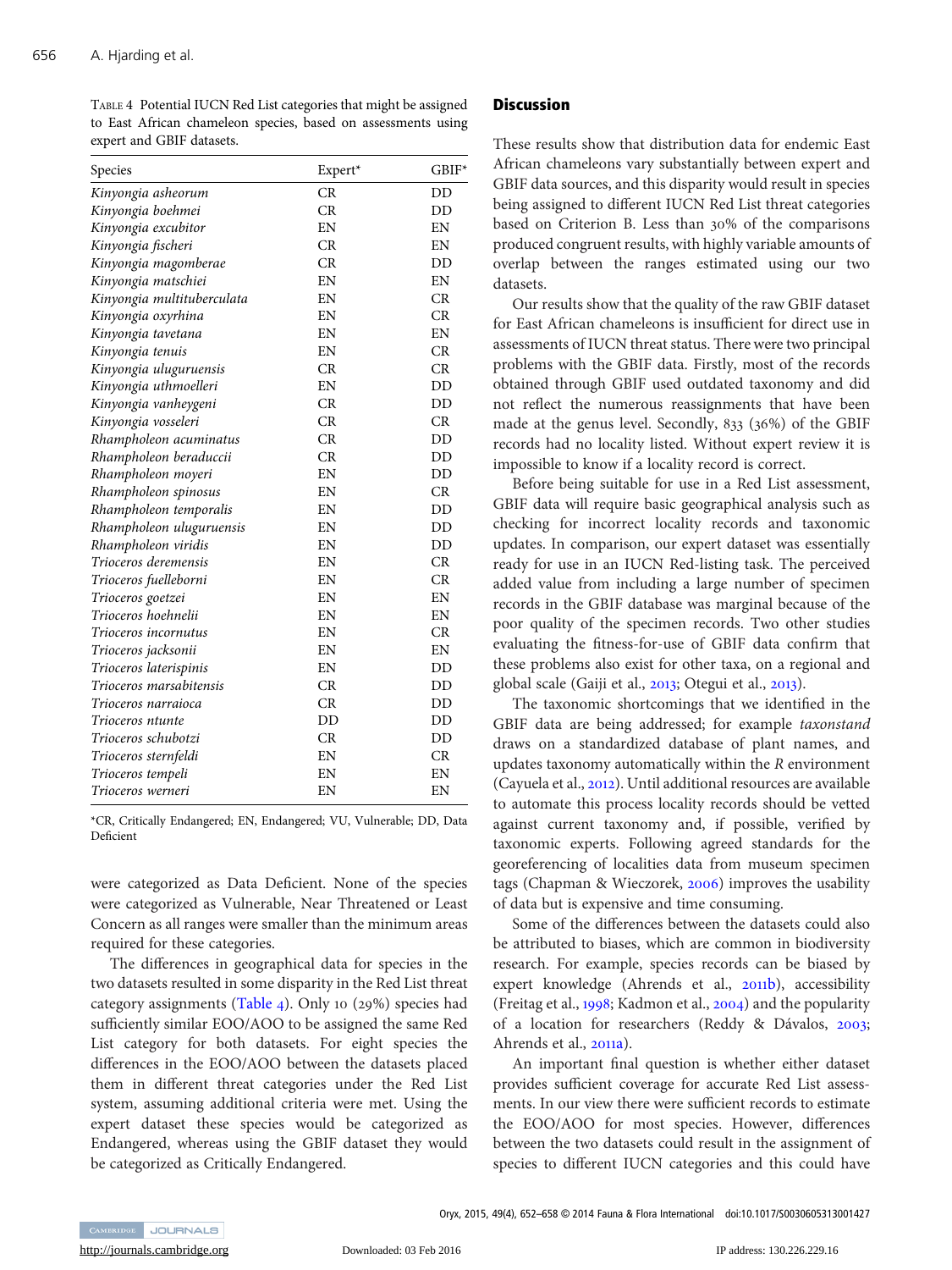<span id="page-5-0"></span>significant consequences as conservation decisions are often based on the IUCN Red List.

Despite the challenges faced when using GBIF data for Red List assessment, this public database is useful for filling knowledge gaps and facilitating the development of provisional maps of distribution, which can then be used in preliminary analyses such as those presented here, checked by experts, and used to identify potentially problematic issues in the estimation of EOO and AOO. Furthermore, large compilations of museum specimen data may be useful for macroecological analyses (Willis et al., [2012](#page-6-0)).

This exploratory exercise yielded a number of conclusions. Firstly, for East African chameleon species GBIF data are insufficient for Red List assessments because of problems with taxonomy and data outliers. Secondly, once GBIF data are vetted against current taxonomy and species localities are verified they are adequate to estimate the EOO for most species. Thirdly, gaps in GBIF data coverage may result in a species being assigned a higher category of threat in IUCN Red List assessments. We conclude that there is no substitute for the taxonomic expert in data compilation and analysis processes such as Red List assessments.

#### Acknowledgements

We thank Colin Tilbury for the use of his data in this study, Samy Gaiji and Vishwas Chavan from the Global Biodiversity Information Facility and Richard Jenkins from the IUCN Global Species Programme for support and comments, and the Chameleon Specialist Group for their assistance with verifying our species checklist.

#### References

- AHRENDS, A., BURGESS, N.D., GEREAU, R.E., MARCHANT, R., BULLING, M.T., LOVETT, J.C. et al. (2011a) Funding begets biodiversity. Diversity and Distributions, 17, 191–200.
- AHRENDS, A., RAHBEK, C., BULLING, M.T., BURGESS, N.D., PLATTS, P.J., LOVETT, J.C. et al. (2011b) Conservation and the botanist effect. Biological Conservation, 144, 131–140.
- ARIÑO, A.H. (2010) Approaches to estimating the universe of natural history collections data. Biodiversity Informatics, 7, 81–92.

BAILLIE, J.E.M., COLLEN, B., AMIN, R., AKCAKAYA, H.R., BUTCHART, S.H.M., BRUMMITT, N. et al. (2008) Toward monitoring global biodiversity. Conservation Letters, 1, 18–26.

BOAKES , E.H., MCGOWAN, P.J.K., FULLER, R.A., CHANG-QING, D., CLARK, N.E., O'CONNOR, K. & MACE, G.M. (2010) Distorted views of biodiversity: spatial and temporal bias in species occurrence data. PLoS Biology, 8(6), e1000385.

CAYUELA, L., GRANZOW-DE LA CERDA, I., ALBUQUERQUE, F.S. & GOLICHER, D.J. (2012) taxonstand: An R package for species names standardisation in vegetation databases. Methods in Ecology and Evolution, 3, 1078–1083.

CHAPMAN, A.D. (2005) Principles and Methods of Data Cleaning*—* Primary Species and Species-Occurrence Data, version 1.0. Report for the Global Biodiversity Information Facility, Copenhagen. [Http://](http://www.gbif.org/resources/2833) [www.gbif.org/resources/](http://www.gbif.org/resources/2833)2833 [accessed 22 April 2014].

- CHAPMAN, A.D. & WIECZOREK, J. (eds) (2006) Guide to Best Practices for Georeferencing. Global Biodiversity Information Facility, Copenhagen. [Http://www.gbif.org/resources/](http://www.gbif.org/resources/2809)2809 [accessed 22 April 2014].
- COSTA, G.C., NOGUEIRA, C., MACHADO, R.B. & COLLI, G.R. (2010) Sampling bias and the use of ecological niche modeling in conservation planning: a field evaluation in a biodiversity hotspot. Biodiversity and Conservation, 19, 883–899.
- COSTELLO, M.J., MAY, R.M. & STORK, N.E. (2013) Can we name Earth's species before they go extinct? Science, 339, 413–416.
- DÉSAMORÉ, A., LAENEN, B., GONZÁLEZ-MANCEBO, J.-M., JAÉN MOLINA, R., BYSTRIAKOVA, N., MARTINEZ-KLIMOVA, E. et al. (2012) Inverted patterns of genetic diversity in continental and island populations of the heather Erica scoparia s.l. Journal of Biogeography, 39, 574–584.
- DUCKWORTH, W.D., GENOWAYS, H.H. & ROSE, C.L. (1993) Preserving Natural Science Collections: Chronicle of Our Environmental Heritage. Heritage Preservation, Washington, DC, USA.
- EDVARDSEN, A., BAKKESTUEN, V. & HALVORSEN, R. (2011) A fine-grained spatial prediction model for the red-listed vascular plant Scorzonera humilis. Nordic Journal of Botany, 29, 495–504.
- FOLEY, D.H., WEITZMAN, A.L., MILLER, S.E., FARAN, M.E., RUEDA, L.M. & WILKERSON, R.C. (2008) The value of georeferenced collection records for predicting patterns of mosquito species richness and endemism in the Neotropics. Ecological Entomology, 33, 12–23.
- FREITAG, S., HOBSON, C., BIGGS , H.C. & VAN JAARSVELD, A.S. (1998) Testing for potential survey bias: the effect of roads, urban areas and nature reserves on a southern African mammal data set. Animal Conservation, 1, 119–127.
- GAIJI, S., CHAVAN, V., ARIÑO, A.H., OTEGUI, J., HOBERN, D., SOOD, R. & ROBLES, E. (2013) Content assessment of the primary biodiversity data published through GBIF network: status, challenges and potentials. Biodiversity Informatics, 8, 94–172.
- GBIF (GLOBAL BIODIVERSITY INFORMATION FACILITY) (2014) Free and Open Access to Biodiversity Data. [Http://www.gbif.org](http://www.gbif.org) [accessed 21 April 2014].
- GRENYER, R., ORME, C.D.L., JACKSON, S.F., THOMAS, G.H., DAVIES, R.G., DAVIES, T.J. et al. (2006) Global distribution and conservation of rare and threatened vertebrates. Nature, 444, 93–96.
- HOFFMANN, M., BROOKS, T.M., DA FONSECA, G.A.B., GASCON, C., HAWKINS , A.F.A., JAMES, R.E. et al. (2008) Conservation planning and the IUCN Red List. Endangered Species Research, 6, 113–125.
- HUANG, X., HAWKINS, B.A., LEI, F., MILLER, G.L., FAVRET, C., ZHANG, R. & QIAO, G. (2012) Willing or unwilling to share primary biodiversity data: results and implications of an international survey. Conservation Letters, 5, 399–406.

ISAAC, N.J.B., TURVEY, S.T., COLLEN, B., WATERMAN, C. & BAILLIE, J.E.M. (2007) Mammals on the EDGE: conservation priorities based on threat and phylogeny. PLoS ONE, 2(3), e296.

- IUCN (2001) IUCN Red List Categories and Criteria (version 3.1). IUCN Species Survival Commission, Gland, Switzerland, and Cambridge, UK.
- IUCN (2012) IUCN Red List of Threatened Species v. 2012.2. [Http://](http://www.iucnredlist.org) [www.iucnredlist.org](http://www.iucnredlist.org) [accessed 28 March 2013].
- IUCN STANDARDS AND PETITIONS WORKING GROUP (2008) Guidelines for Using the IUCN Red List Categories and Criteria. Version 7.0. Prepared by the Standards and Petitions Working Group of the IUCN SSC Biodiversity Assessments Sub-Committee in August 2008.
- JENNESS, J. (2012) Repeating Shapes for ArcGIS. [Http://www.](http://www.jennessent.com/arcgis/repeat_shapes.htm) [jennessent.com/arcgis/repeat\\_shapes.htm](http://www.jennessent.com/arcgis/repeat_shapes.htm) [accessed 21 April 2014].

Oryx, 2015, 49(4), 652–658 © 2014 Fauna & Flora International doi:10.1017/S0030605313001427CAMBRIDGE JOURNALS